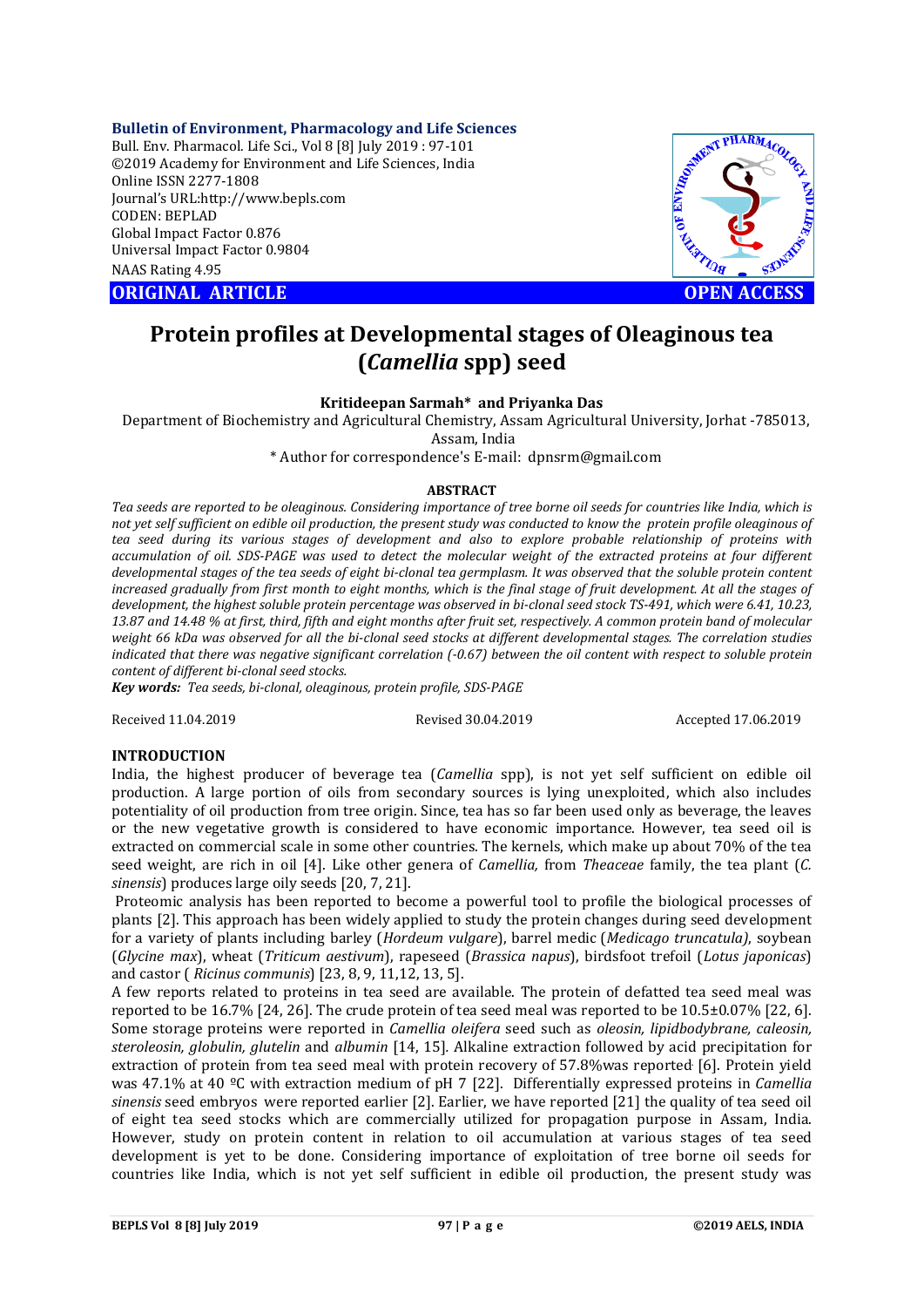conducted to know the protein profiles of tea oleaginous seed during its various stages of development and also to explore probable relationship of proteins with accumulation of oil.

# **MATERIAL AND METHODS**

The fruit of the different clones were collected from the approved seed *bari* of the Tocklai Tea Research Institute, Jorhat, Assam. The clones collected for the present study were TS-462, TS-378, TS-379, TS-491, TS-463, TS-464, TS-506 and TS-520. The first stage was after the first month of fruit development (April), the second stage was after the third month of fruit development, the third stage was after fifth month of fruit development and finally, the fourth stage was eight months after fruit development. The fruit were stored at - 20ºC until these were used for further analysis. The cotyledons, manually separated from the seeds were used for various biochemical analysis. All chemicals were collected from Sisco Research Laboratories Private limited, Andheri, Mumbai, Maharastra, India and these were of analytical grade.

# **Crude oil content**

The crude oil content of the dried cotyledons was determined according to AOAC [1].

# **Extraction and estimation of soluble protein**

Seed protein was extracted according to protocol described by Natarajan *et al.* [18]. The defatted tea seed powder (100mg) was homogenized with 5ml of a solution containing  $10\%$  (w/v) TCA in acetone with 0.07% (v/v) 2-mercaptoethanol. The total protein was precipitated for overnight at -20 °C. The extract was centrifuged at 20,800*g* for 20 min at 4 °C. The pellet was washed three times with acetone containing 0.07%  $(v/v)$  2-mercaptoethanol. Then the pellet was dried under vacuum for 30mins, and the acetone dried powder was resuspended in 1ml of lysis buffer (9M urea, 1% Dimethyl[3-(propyl]. azaniumyl}propane-1-sulfonate (CHAPS) buffer, 1% Dithiothreitol, DTT), followed by sonication on ice for 30 min. Insoluble material was removed by centrifugation at 20,800*g* for 20 min at 4 °C. The proteins in the extract were quantitatively determined according to Lowry's Method [17].

The method described by Laemmli, [16] was followed for sodium dodecyl sulfate polyacrylamide gel electrophoresis (SDS-PAGE) to detect the molecular weight of the extracted proteins at four different stages of development of tea seeds. A 10 % separating gel was used for the present study. The gel was stained with coomassie brilliant blue solution. A protein marker of range 14-220 kDa was used as a standard marker.

# **Statistical analysis**

The data obtained from various biochemical analysis (done in triplicates) were subjected to statistical analysis using 'completely randomized design' [19]. Correlation analysis was done by according to Pearson correlation test [19].

# **RESULTS AND DISCUSSION**

# **Soluble protein content (%, dry basis)**

The soluble protein content of defatted sample of different bi-clonal seed stocks at four different developmental stages *i.e.* first, third, fifth and eight months after fruit development are presented at Table.1. It was observed that the soluble protein content increased gradually from first month to eight months, which is the final stage of fruit development. The highest soluble protein percentage was observed in bi-clonal seed stock TS-491, which were 6.41, 10.23, 13.87 and 14.48 at first, third, fifth and eight months after fruit development, respectively. The lowest soluble protein (2.51%) at first month after fruit development was found in TS-462. However, in defatted tea seed cake, the crude protein was reported to be 16.7 [24, 26] and 10.5±0.07% [22]. In the present study, there was a gradual increase in oil content in relation to soluble protein content and the both were found to be the highest at the fully matured stage.

### **Correlation between soluble protein content and oil content**

In the first three stages of fruit development, no oil accumulation was observed in all the bi-clonal tea seed stocks analyzed (Table 1). However, at the final stage of fruit development *i.e.* fully matured stage, the oil content was found to be the highest. At this stage, the oil content of tea seeds ranged between 11.02% and 26.84%. Among the bi-clonal tea seed stocks, TS-379 showed the highest oil content of 26.84% after eight months of fruit development. The bi-clonal tea seed stock TS-491 showed the lowest oil content of 11.02% after eight months of fruit development. Oil content of 23% and 27.21%, were also reported earlier in tea seeds [25, 15]. However, higher oil content (30.5%) was reported in tea seeds collected from Iran [20].

The correlation studies indicated that there was negative significant correlation (-0.67) between the oil content with respect to soluble protein content of different bi-clonal seed stocks.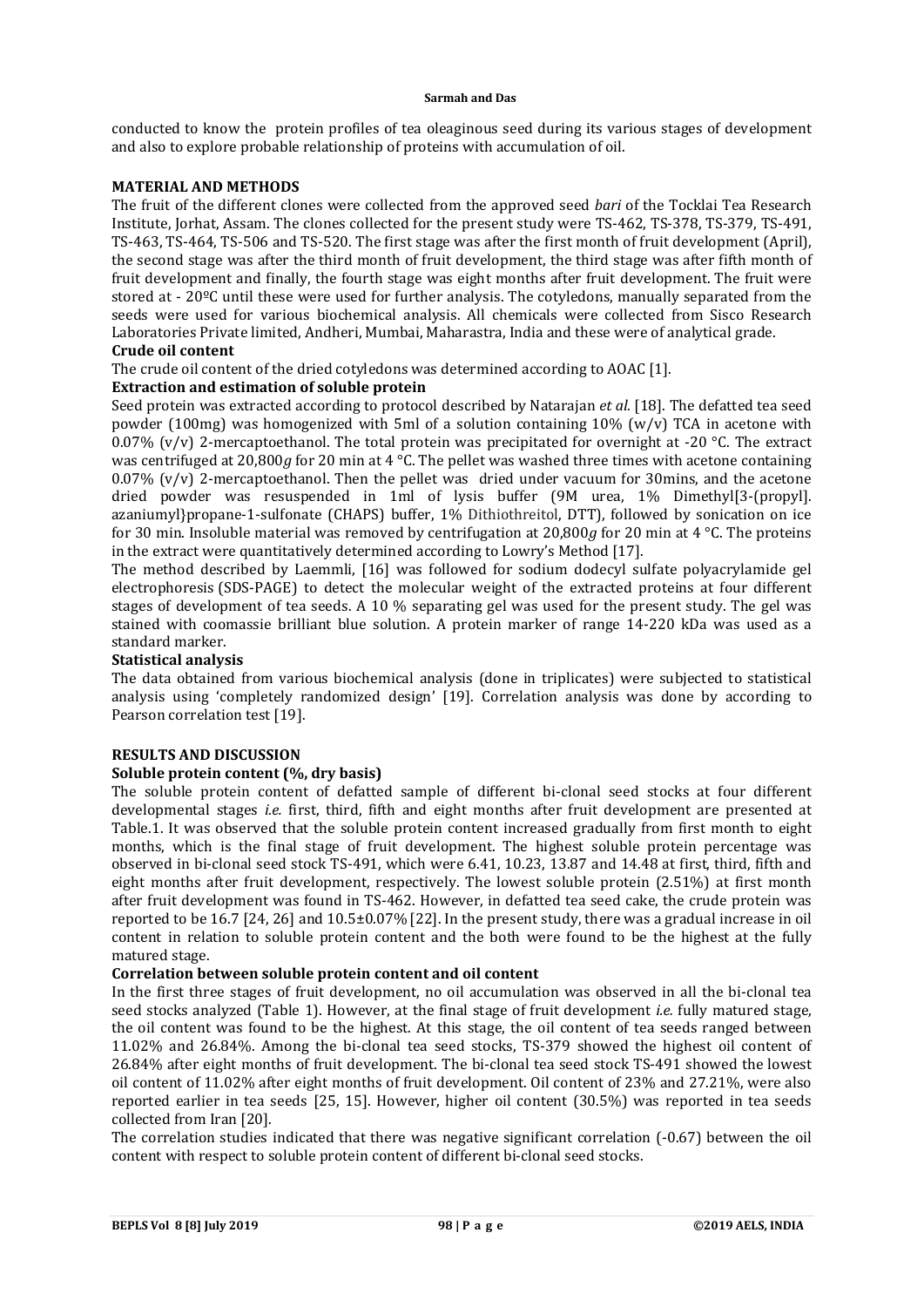### **Protein profiles**

The soluble protein extract of different bi-clonal tea seed stocks prepared at various developmental stages was subjected to SDS-PAGE (10% resolving gel) to know the molecular weight of proteins, the banding patterns of which are presented at Fig.1. In the present study, differences in protein bands were observed among different biclonal seed stocks. A common protein band of molecular weight 66 kDa was observed for all the bi-clonal seed stocks at all the stages of fruit development. However, at third month after fruit development, together with the protein band of molecular weight 66 kDa, an additional band of molecular weight of 20 kDa, was observed for bi-clonal seed stock TS-463. Protein bands of molecular weight 35 kDa and 47 kDa along with band of molecular weight 66 kDa were observed in TS-463 at eight month of fruit development. However, protein bands of molecular weight 47 kDa along with band of molecular weight of 66 kDa were observed in TS- 491 and TS-506 at eight month of fruit development. The molecular weight of the proteins detected in the present study were found to be approximately similar to some of the proteins {Oleosins (16-24 kDa), Caleosins (24 kDa), Keto acyl CoA reductase (36kDa), Acetyl CoA carboxyl transferase alpha subunit (35.24 kDa), Biotin carboxylase (49.32 kDa) and Glycerol-3-phosphate acyl transferase (66.51 kDa)} to be involved in triacylglycerol (oil) biosynthesis. Earlier, SDS-PAGE analysis (15% resolving gel) in tea seed revealed proteins of molecular mass ranging from 21 to 43 kDa and after anion exchange chromatography, intense protein bands at 14 kDa, 23 kDa, 28 kDa, 31 kDa and 33 kDa were also observed [22]. The differences in protein banding patterns of present study with that of reported earlier [22] might be due to differences in the concentration of resolving gel.

**Table 1 - Soluble protein content (% of defatted cotyledons) and oil content in dried cotyledons of different bi-clonal tea seed stocks**

| Bi-clonal<br>seed stock    | A                         |                | B                  |                | C                  |                | D                  |                            |
|----------------------------|---------------------------|----------------|--------------------|----------------|--------------------|----------------|--------------------|----------------------------|
|                            | <b>Soluble</b><br>protein | 0il<br>content | Soluble<br>protein | 0il<br>content | Soluble<br>protein | Oil<br>content | Soluble<br>protein | 0 <sub>il</sub><br>content |
| TS-378                     | 4.55                      | ND.            | 8.73               | ND.            | 10.92              | ND.            | 11.41              | 19.96                      |
| TS-379                     | ۰                         | ND.            |                    | ND.            |                    | ND.            | 6.49               | 26.84                      |
| TS-462                     | 2.51                      | ND             | 4.83               | ND.            | 6.56               | ND.            | 7.44               | 21.38                      |
| TS-463                     | 3.06                      | ND.            | 4.18               | ND.            | 6.36               | ND.            | 6.75               | 15.86                      |
| TS-464                     | $\overline{\phantom{a}}$  | ND.            | 3.34               | ND.            | 5.09               | ND.            | 5.41               | 20.62                      |
| TS-491                     | 6.41                      | ND.            | 10.23              | ND.            | 13.87              | ND.            | 14.48              | 11.02                      |
| TS-506                     | 3.19                      | ND.            | 5.32               | ND.            | 6.52               | ND.            | 7.13               | 18.96                      |
| TS-520                     | 4.14                      | ND.            | 7.66               | ND.            | 9.67               | ND.            | 10.48              | 15.64                      |
| Mean                       | 3.98                      |                | 6.33               |                | 8.43               |                | 8.70               | 18.75                      |
| $S.Ed(\pm)$                | 0.12                      |                | 0.12               |                | 0.17               |                | 0.11               | 1.69                       |
| $CD_{t\,0.05}$             | 0.21                      |                | 0.21               |                | 0.30               |                | 0.20               | 2.95                       |
| Correlation<br>coefficient | ND.                       |                | ND.                |                | <b>ND</b>          |                | $-0.67*$           |                            |

\*: Statistically significant

ND: Not detected, - Not determined

A: 1st month after fruit development; B: 3rd month after fruit development; C: 5th month after fruit development; D: 8th month after fruit development



**(A) 1st month after fruit development (B) 3rd month after fruit development**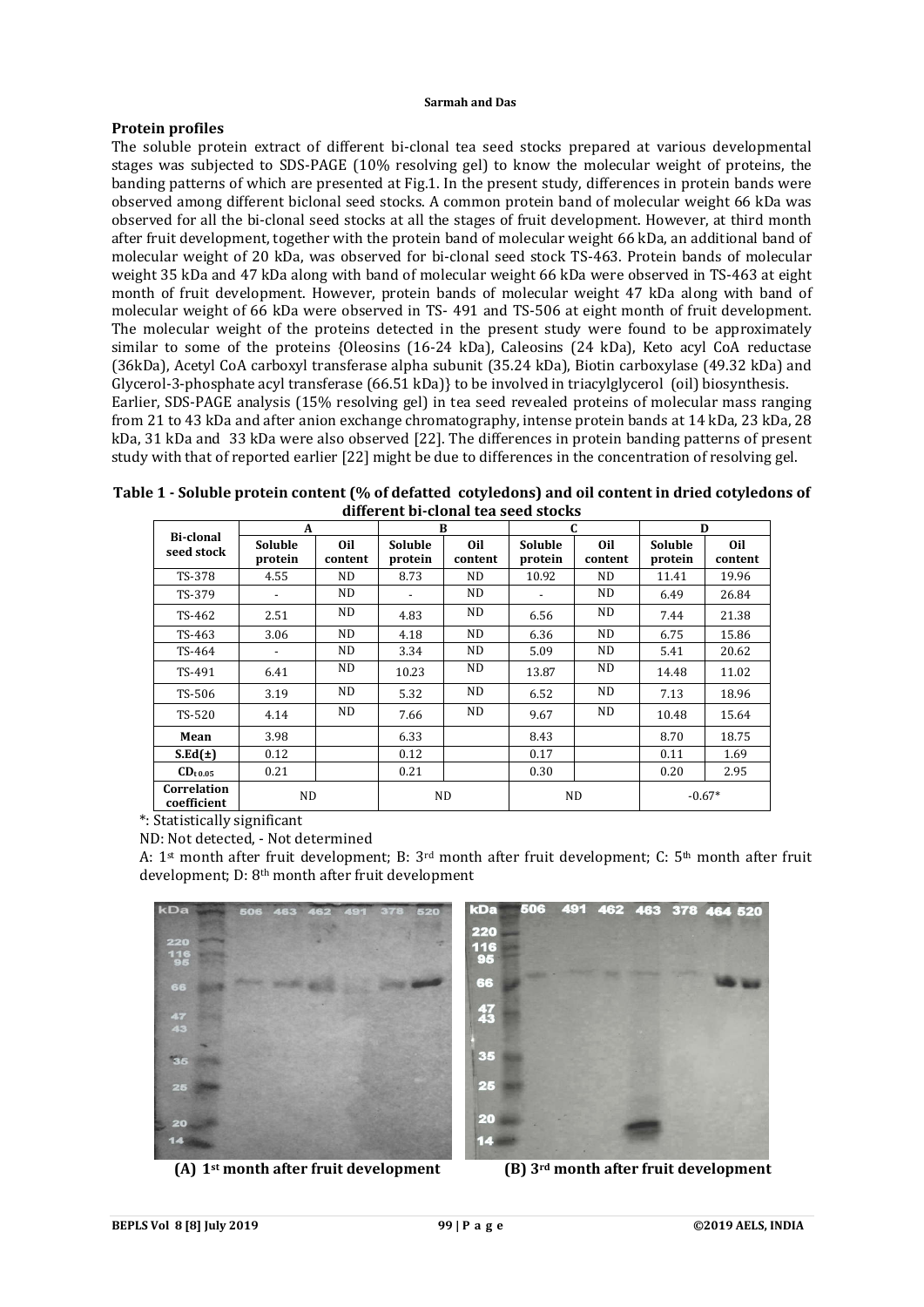

 **(C) 5th month after fruit development (D) 8th month after fruit development Fig.1- Profiles of tea seed proteins of different bi-clonal seed stocks**

### **CONCLUSION**

There was a gradual increase of soluble protein content with development of fruit. The correlation studies indicated that there was negative significant correlation (-0.67) between the oil content with respect to soluble protein content of different bi-clonal seed stocks. From SDS-PAGE (10% resolving gel), a common band of size 66 kDa was detected. In future, analysing the proteins of the tea seed stocks with more informative tools like 2-D electrophoresis and LC-MS/MS techniques may improve our understandings of protein profiles of oleaginous tea seeds.

# **ACKNOWLEDGMENTS**

We thank the Department of Science and Technology, Govt of India, for offering INSPIRE FELLOWSHIP to the first author.

#### **REFERENCES**

- 1. AOAC. (2005). 18th edn, Gathersburg, MD, USA.
- 2. Canovas, F.M., Dumas-Gaudot, E., Recorbet, G., Jorrin, J., Mock, HP. & Rossignol, M. (2004). Plant proteome analysis. Proteom, 4 : 285-298.
- 3. Chen, Qi., Yang, L., Ahmad, P., Wan, X. & Hu, X. (2011). Proteomic profiling and redox status alteration of recalcitrant tea (*Camellia sinensis*) seed in response to desiccation, Planta., 233 : 583–592.
- 4. Chunhua, X., Quanfen, Z. & Jihua, T. (1986). Outlook of tea seed edible oil production, J. Tea Sci*.*, 1.
- 5. Dam, S., Laursen, B.S., Ornfelt, J.H., Jochimsen, B., Staerfeldt, H.H. & Friis, C. (2009). The proteome of seed development in the model legume *Lotus japonicas*. Pl. Physiol., 149 : 1325- 1340.
- 6. Ding, D.H., Peng, G.H., Xia, H., Wan, H. & He, D. P. (2010). Orthogonal Array Design for Extraction Optimization of Protein from *Camellia oleifera* seed meal. Fd. Sci., 31 : 102-105.
- 7. Fazel, M., Sahari, M.A. & Barzegar, M. (2008). Determination of main tea seed oil antioxidants and their effects on common kilka oil. Int. Fd. Res. J., 15: 209-217.
- 8. Finnie, C., Melchior, S., Roepstorff, P. & Svensson, B. (2002). Proteome analysis of grain filling and seed maturation in barley. Pl. Physiol., 129: 1308- 1319.
- 9. Gallardo, K., Le Singnor, C., Vandekerckhove, J., Thomson, R.D. & Burstin, J. (2003).Proteomics of Medicago truncatula seed development establishes the time frame of diverse metabolic processes related to reserve accumulation. Pl. Physiol*.,* 133: 664-682.
- 10. Gupta, S.C. & Kapoor, V. K. (2007). Fundamentals of applied statistics (Educational Publishers, New Delhi).
- 11. Hajduch, M., Ganapathy, A., Stein, J.W. & Thelen, J.J. (2005). A systematic proteomic study of seed filling in soybean. Establishment of high-resolution two-dimensional reference maps, expression profiles, and an interactive proteome database. Pl. Physiol., 137: 1397- 1419.
- 12. Hajduch, M., Casteel, J. E., Hurrelmayer, K.E., Song, Z., Agarwal, G.K. & Thelen, J.J. (2006). Proteomic analysis of seed filling in *Brassica Napas* and developmental characterization of metabolic isozymes using high resolution two- dimensional gel electrophoress. Pl. physiol., 141:32-46.
- 13. Houston, N.L., Hajduch, M. & Thelen, J.J. (2009). Quantitative proteomics of seed filling in castor: comparision with soybean and rapeseed reveals differernces between photosynthetic and non- photosynthetic seed metabolism. Pl. Physiol. 151: 857- 868.
- 14. Hu, R., Tan, X. F., Qiu, J., Zhang, D.Q., Wu Yun, T.N. & Shi, M. W. (2005). Analysis of the Mainly Expressed Genes Related to the Storage Proteins in *Camelliaoleifera* Seeds. J. Cent. Sth. for Univ., 25 :24-26.
- 15. Hui-Chen, Y. (2007). Physiochemical Properties and Bioactivities of Tea Seed (*Camellia Oleifera*) Oil. M.Sc. Thesis, Graduate School of Clemson University, USA.